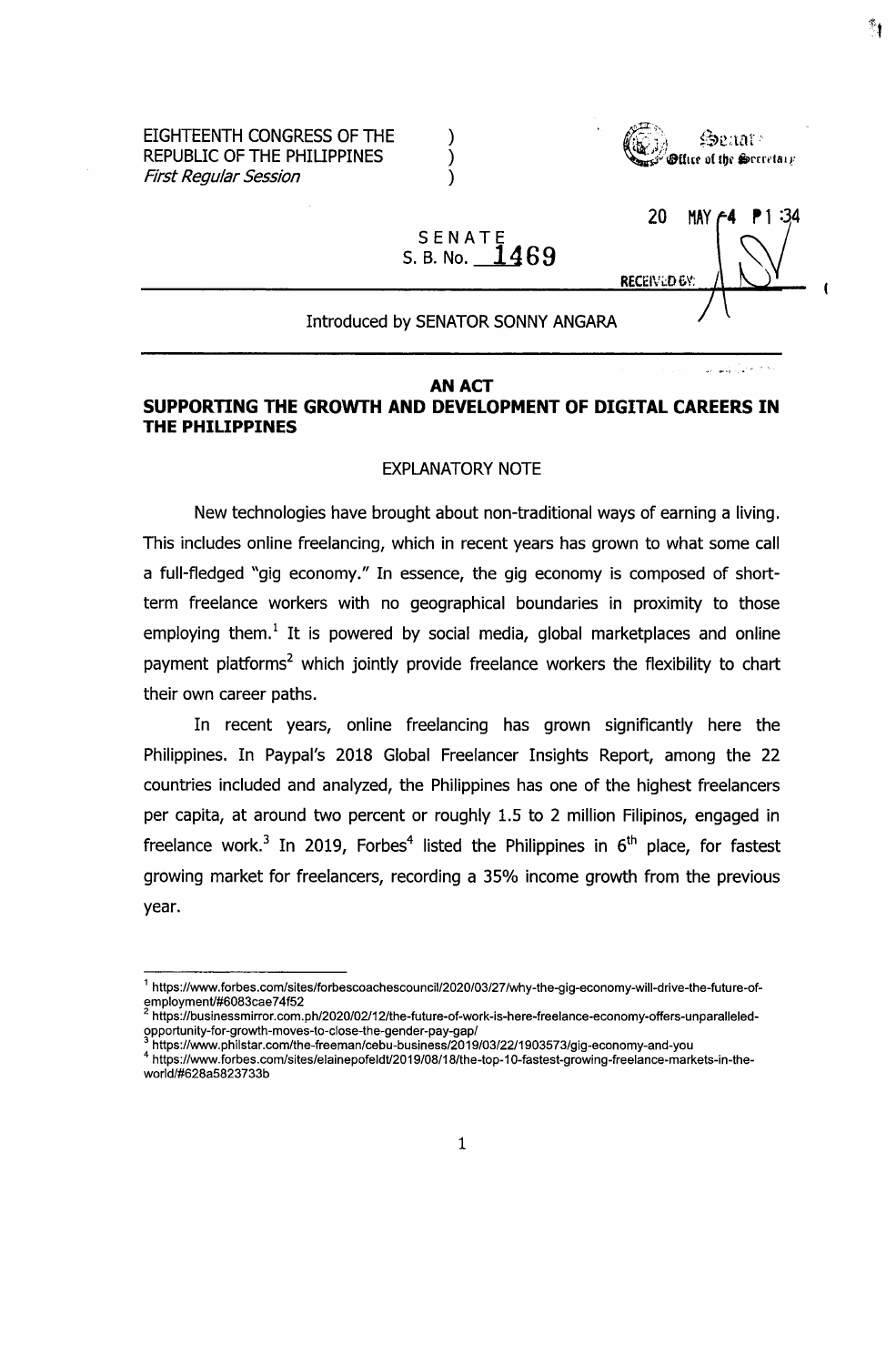Notably, the Philippine government has launched programs such as the DigitalJobsPH Technical Training project of the Department of Information and Communications Technology (DICT) which aims to help people find work as digital entrepreneurs and freelancers in the information and communications technology (ICT) field. However, much may still be done to for online freelancing to further flourish as a viable source of livelihood in the Philippines. Learnings from the current COVID-19 pandemic show us the potentials in the freelance economy such as workplace flexibility while at the same time highlighting the disadvantages faced by those engaged full-time in freelance work such as the lack of basic social protections and safety nets since they are not part of the formal economy.

With a growing online freelance industry and with the new normal ushered in by the COVID-19 pandemic, it now behooves the government to establish a legal framework covering online freelancing that will—map out strategies to promote and strengthen digital careers; institutionalize employment standards for digital career workers; and enhance the competitiveness of our digital workers through access to necessary trainings, skills development and scholarship programs.

Just like its counterpart measure the proposed "National Digital Transformation" Act, this measure falls under our broad "Tatak Pinoy" industrialization campaign and policy, where Filipino enterprises, entrepreneurs and professionals are enabled and empowered to move up the value chain, produce quality goods and services, export more of their offerings, and ultimately innovate on their endeavors.

In view of the foregoing, the passage of this bill is earnestly sought.

**SONNY ANGARA If**

 $\overline{2}$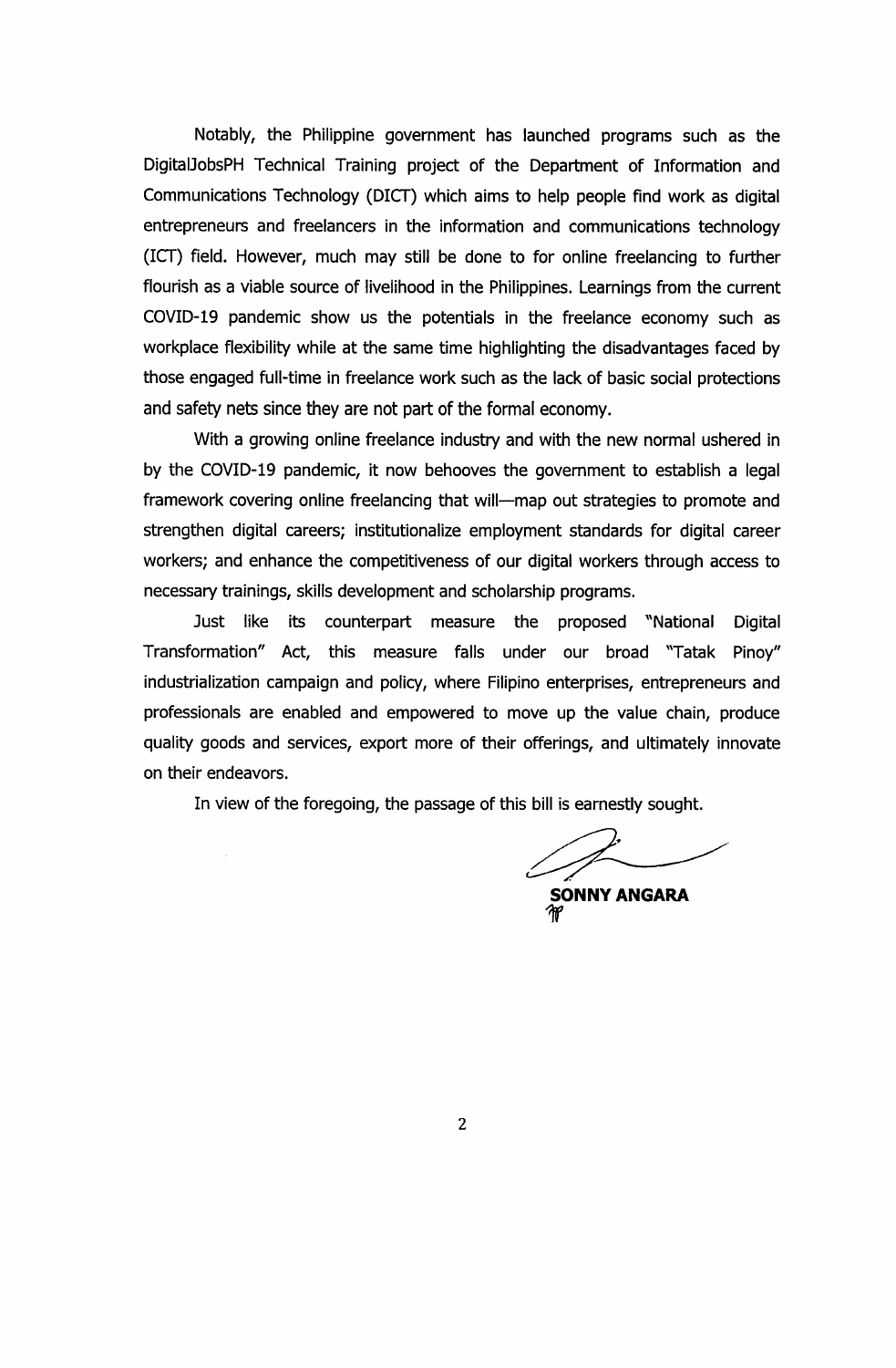

#### Introduced by SENATOR SONNY ANGARA

SENATE **B. No. <sup>1</sup> 4R9**

#### **AN ACT**

#### **SUPPORTING THE GROWTH AND DEVELOPMENT OF DIGITAL CAREERS IN THE PHILIPPINES**

*Be it enacted by the Senate and the House of Representatives of the Philippines in Congress assembled:*

# 1 **ARTICLE I 2 STATE POLICIES AND BASIC PRINCIPLES <sup>3</sup> SECTION 1.** *Short Title. -* This Act shall be known as the "National Digital 4 Careers Act". 5 **SEC. 2.** *Declaration of State Policy.* – The State, recognizing of the impact of 6 the Fourth Industrial Revolution to employment and nature of jobs, shall encourage 7 the development of digital careers across all sectors of society. In furtherance 8 thereof, the State shall ensure that Filipino workers remain competitive and possess 9 skills and competencies at par with global standards in the digital economy. To this 10 end, the State shall, promote the skilling, upskilling, and re-skilling of the Filipino 11 workforce to support the impact of digital transformation across all industries and 12 shall create and adopt standards for digital careers. 13 **ARTICLE II 14 DEFINITION OF TERMS** <sup>15</sup> **SEC. 3.** *Definition of Terms.* - The following terms as used in this Act shall 16 mean: 17 (a) *"21st century skills"* refer to skills that are required by new jobs, such as 18 critical thinking, problem solving, good communication, collaboration.

 $\mathbf{1}$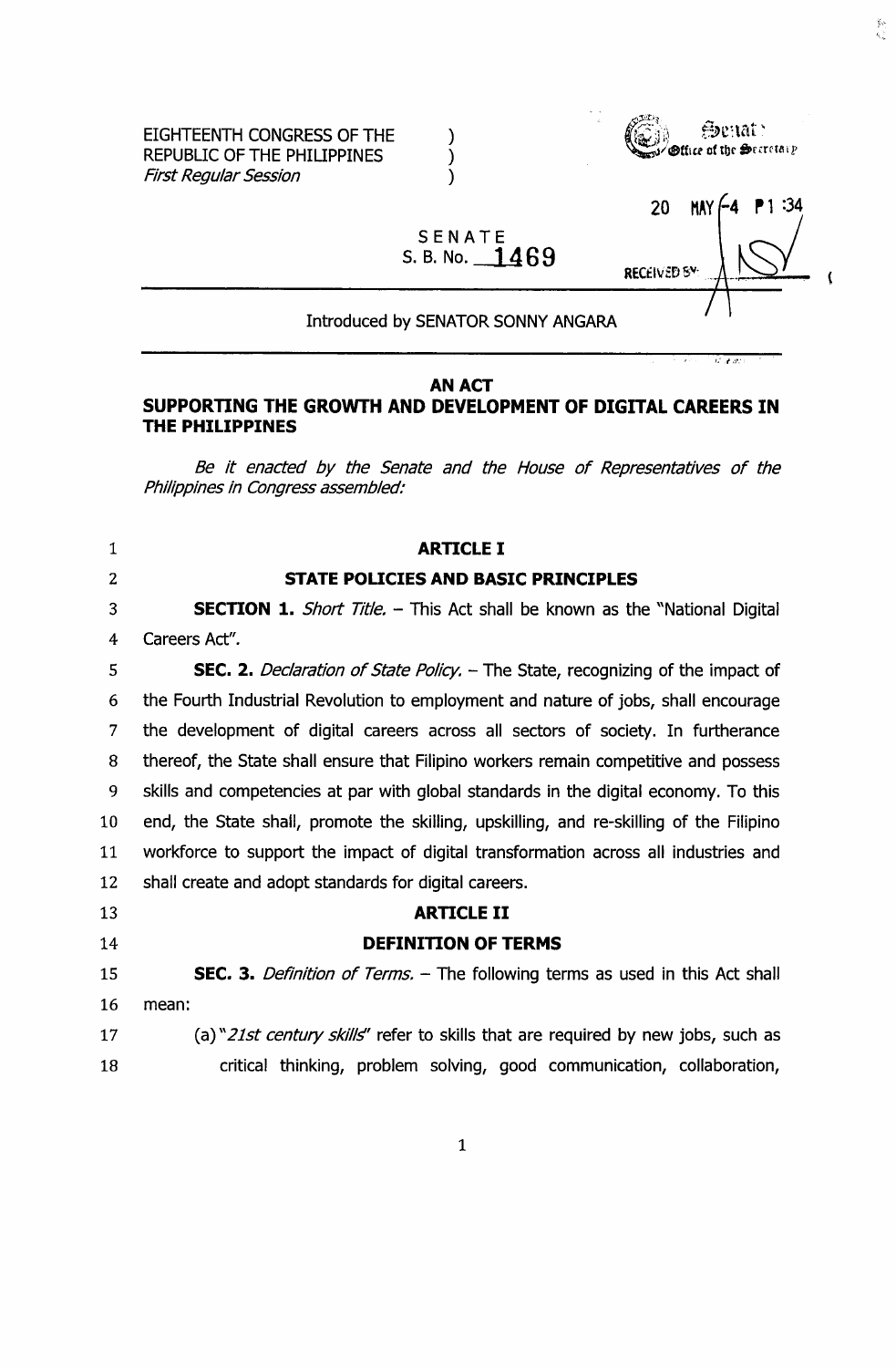- 1 2 information and technology literacy, flexibility and adaptability, and innovativeness and creativity;
- 3 4 (b) *"Advanced skills"*refer to those needed by specialists in ICT professions, such as computer programming and network management;
- 5 6 7 8 (c) *"Co-working agency"* refers to a company that provides facilities, accounts, and training for several independent contractors and engages the latter to provide services to one or several companies but on a temporary basis;
- 9 10 11 12 13 14 (d) *"Digital career worker, freelancer, and freelance worker"* refers to a person who is self-employed and is not necessarily committed to a particular employer long-term. Freelance workers are sometimes represented by a company or a temporary agency that reseils freelance labor to clients; others work independently or use professional associations or websites to get work;
- 15 16 17 18 19 20 21 (e) *"Digital content'refers* to any type of content that exists in the form of digitai data that are encoded in a machine-readable format, and can be created, viewed, distributed, modified and stored using computers and digital technologies, *e.g.,* the internet. The content can be either free or paid content such as web pages and websites, social media, data and databases, digital audio, such as mp3s, and e-books, digital imagery, digital video, video games, computer programs and software;
- 22 23 24 25 26 27 (f) *"Digital entrepreneurship"refers* to combining traditional entrepreneurship with new digital technologies, thus creating digital enterprises which are characterized by a high intensity of utilization of novel digital technologies, particularly social media, big data analytics, mobile and cloud solutions to improve business operations, invent new business models, sharpen business intelligence, and engage with customers and stakeholders;
- 28 29 30 31 32 (g) *"Digital skills"refer* to a range of abilities, from basic to more advanced, encompassing a combination of behaviors, expertise, know-how, work habits, character traits, dispositions, and critical understanding on the use of digital devices, communication applications, and networks to access and manage information;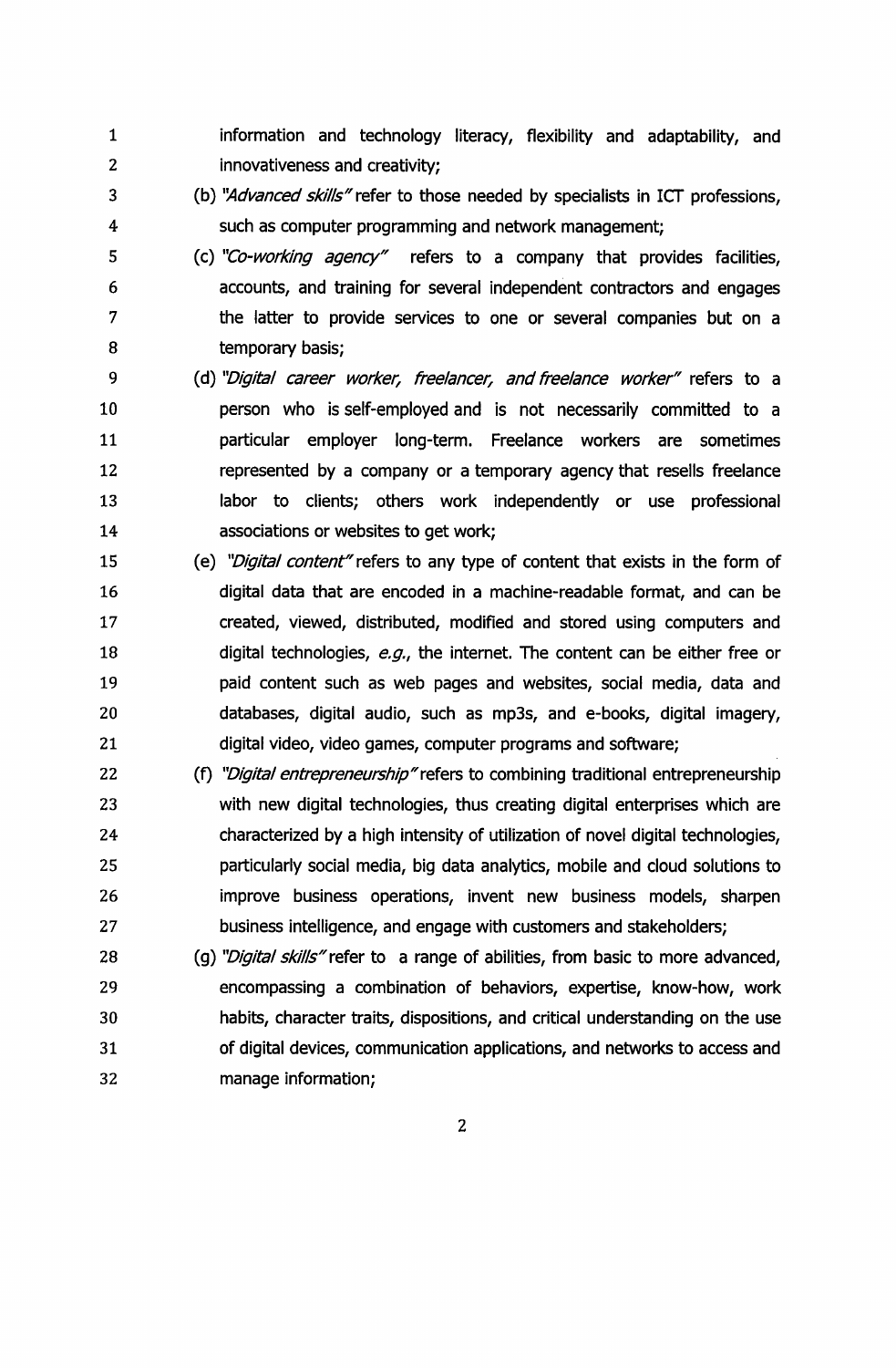- (h) *"Digital technology"* refers to any product that can be used to create, view, distribute, modify, store, retrieve, transmit, and receive information electronically in a digital form such as personal computers and devices like desktop, laptop, netbook, tablet computer, smart phones, PDA with mobile phone facilities, games consoles, media players, e-book readers, as well as digital television, and robots;
- (i) *"Innovation" refers* to the creation of new ideas using new or existing 8 technologies that results in the development of new or improved products, **processes, or services, which are then spread or transferred across the** market;
- 0) *"Intermediate skills"* refer to usage of digital technologies in a more meaningful and beneficial ways, including the ability to critically evaluate technology or create content;
- (k) *"Social inclusion"* refers to the process of improving the terms for individuals and groups to take part in society;

#### **ARTICLE III**

#### **DEVELOPMENT OBJECTIVES AND STRATEGIES**

**SEC. 4.** *Development of Digital Careers.* – In promoting careers and jobs that are enabled and supported by the Internet, information and communications technology (ICT), digital technology and tools, and systems that allow a person to interact directly with companies and service users and end-users through remote and virtual services and systems, the State shall:

- (a) Ensure and take pro-active measures to improve the digital competence of all citizens of working age and equip them with basic, intermediate and advanced digital skills including digital entrepreneurship skills in order to gain from the benefits of the growing number of jobs and opportunities that are enabled by ICT, Internet and digital communications, digital technologies and digital tools;
- (b) Ensure that citizens of working age are equipped with information and data literacy, communication and collaboration skills using digital technologies, digital content creation skills, virtual safety and security skills, and  $21<sup>st</sup>$  century skills required for digital jobs and careers;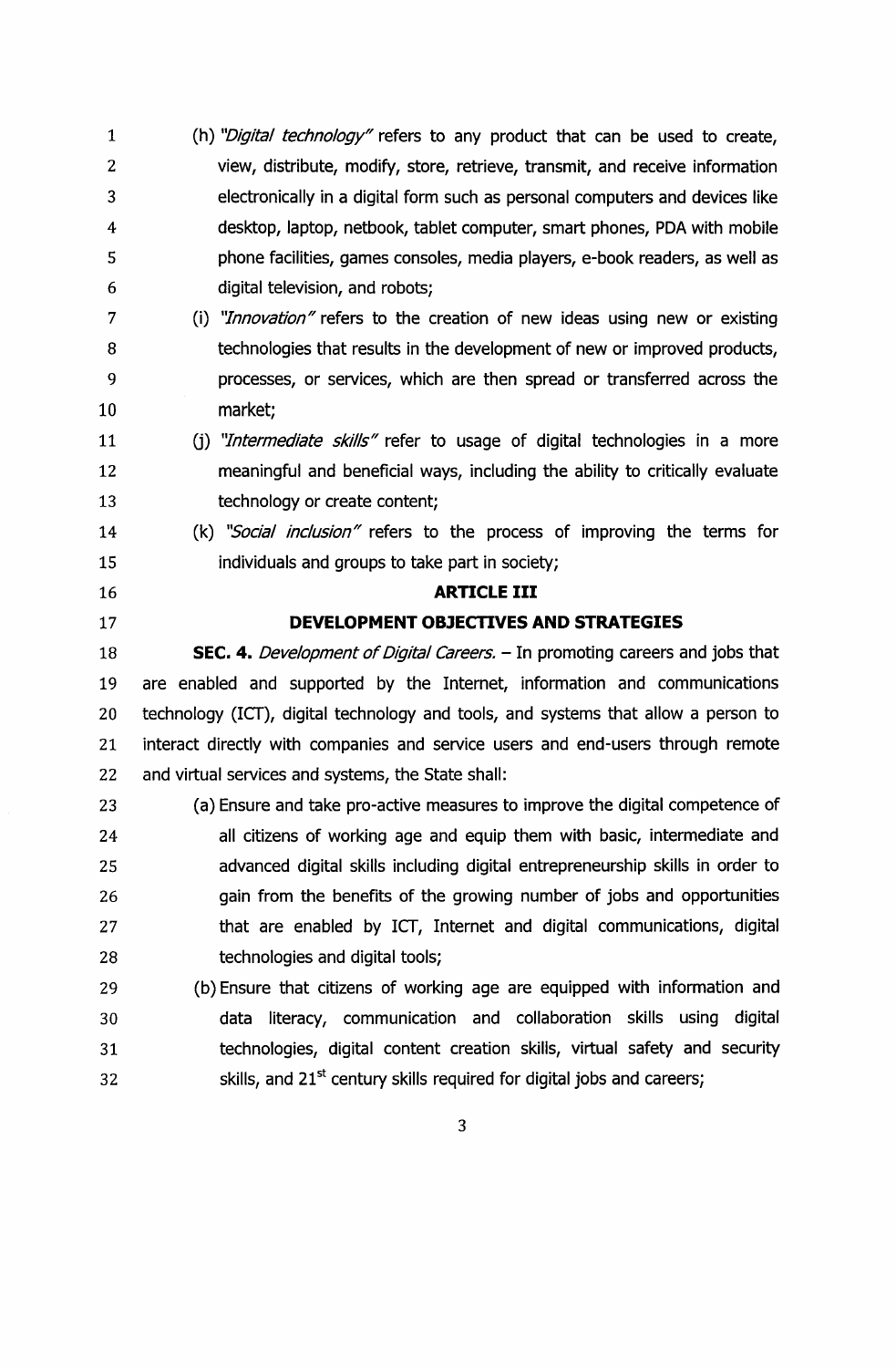- (c) Ensure adequate protection and support for digital career workers, freelancers, and freelance workers, for the continuous improvement of their skills to effectively keep up with global standards; and
- (d) Provide support to digital career workers, freelancers, and freelance workers in terms of co-working or shared service facilities, free trainings, and exposure programs to improve their skills and access to different government programs such as loan facilities for them to secure equipment, as may be allowed by law, under existing and/or future programs by relevant government agencies.

 **SEC.** 5. *Programs on Digital Careers. -* The Department of Information and Communications Technology (DICT) and the Department of Education (DepEd), in collaboration with the Commission on Higher Education (CHED), and the Technical Education and Skills Development Authority (TESDA), shall immediately create, design, and develop programs to ensure access to trainings, market, and other forms of support or innovation strategies for digital careers.

- **SEC.** 6. *Standards for Digital Career Workers. -* The Department of Labor and Employment (DOLE) together with the Department of Trade and Industry (DTI), in consultation with the Bureau of Internal Revenue (BIR), DICT, Department of Interior and Local Government (DILG), DepEd, CHED, and TESDA shall ensure:
- (a) Compliance with the prescribed minimum wage for digital career workers freelancers, or freelance workers;
- (b) Adoption of simple process for the registration of digital career workers, freelancers, or freelance workers in the local government level;
- (c) Adoption of simple process for filing of complaints by digital career workers, freelancers, or freelance workers;
- (d) Setting up of minimum requirements for persons to be qualified as digital 27 career workers in the form of industry-centric certifications or trainings; and
- (e) Adoption of simple process and mechanisms for digital career workers, **freelancers or freelance workers in filing taxes and other fees due to the** government.

 $\overline{\mathbf{4}}$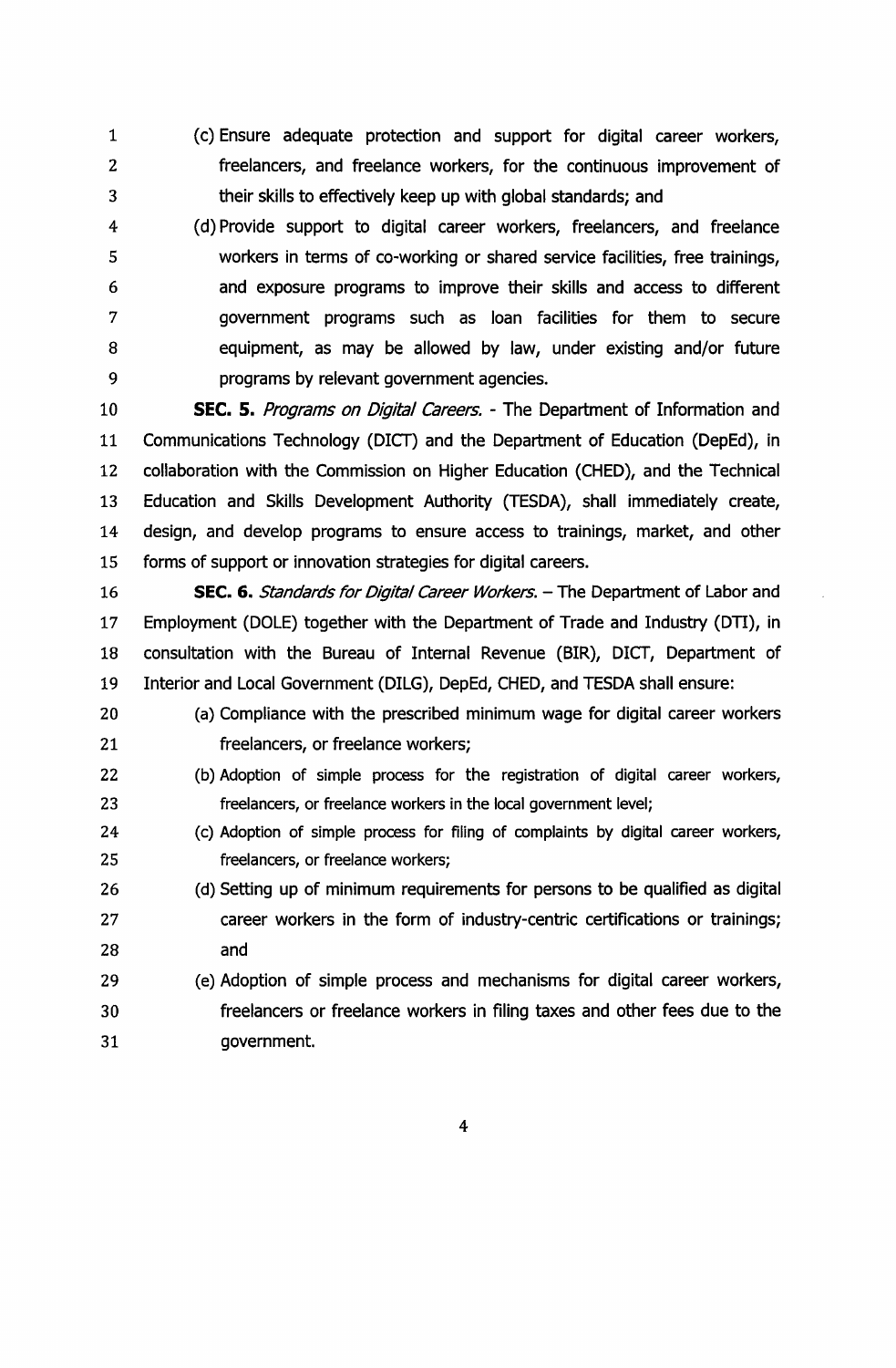**SEC.** 7. *Incentives. -* <sup>A</sup> digital worker, freelancer or freelance worker shall be entitled to the following incentives, subject to guidelines issued by the DICT, DTI, DOLE, TESDA and other concerned agencies:

- (a) Full or partial scholarships for necessary certification trainings, both local and abroad, on different levels of digital skills and knowledge;
- (b) Full or partial subsidy for the use of facilities, office space, equipment, and/or services provided by government or private enterprises or institutions;
- (c) Grants-in-aid for the acquisition of equipment including but not limited to 10 computers, hardware and software programs;
- (d)Such other incentives that may be provided to digital workers, freelancers or freelance workers in the future.

 In addition to the foregoing incentives, qualified digital workers, freelancers or freelance workers shall be entitled to avail of government support under existing programs for startups, micro, small and medium enterprises (MSMEs), and such other programs as may be applicable

- **SEC. 8.** *Role of the Local Government Units.* All local government units shall create local policies to support the growth and development of digital careers in their respective communities. The DILG shall ensure compliance of this section.
- **SEC.** 9. *E-Readiness ofLocal Government Units. -* The DICT, the Department of Budget Management (DBM), Department of Public Works and Highways (DPWH) and other relevant departments and agencies shall ensure universal access to the high-speed, quality, and affordable Internet by prioritizing and facilitating the development of connectivity infrastructures in the localities across the country. The DILG and DICT shall jointly assess the e-Readiness of all municipalities, cities, provinces, and regions to ensure a thriving digital careers ecosystem.
- 

## **ARTICLE IV**

### **TRAINING AND SKILLS DEVELOPMENT**

 **SEC. 10.** *Trainings, Skills Development, and Scholarships. -* The DICT in collaboration with DOLE, DTI, DepEd, CHED, and TESDA shall prioritize the creation of digital trainings, including, but not limited to:

(a) Web development and designing;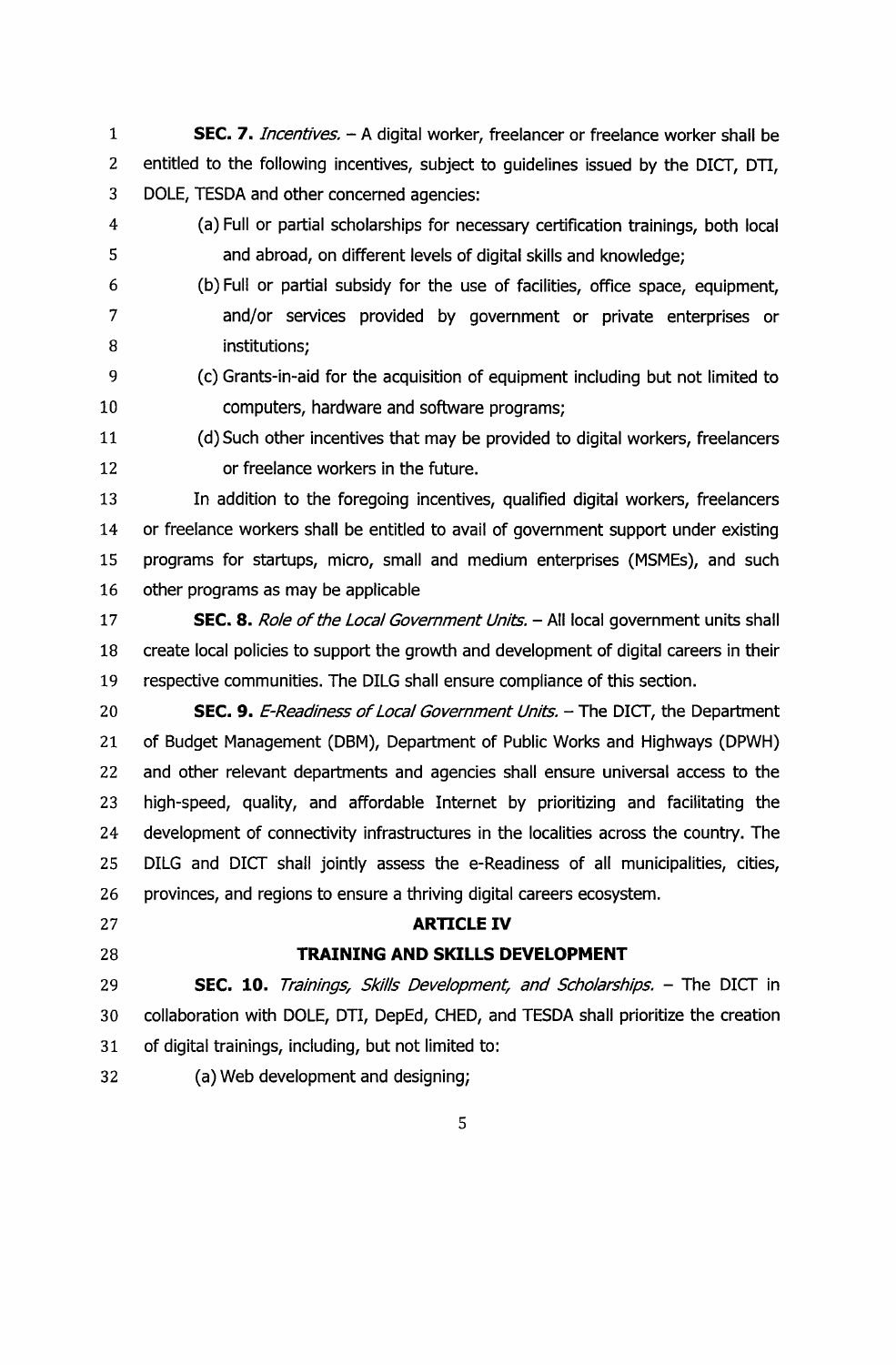(b) Online teaching and tutoring; (c) Content creation (writing and copywriting and others); (d) Digital marketing (e-Commerce, sales and marketing); (e) Creative design, graphic designing, 3D modelling and CAD, game development, logo design and illustration, and audio and video production; (f) Mobile app development; (g) Search engine optimization; (h) Virtual assistance (administrative support or assistance); (i) Branding and public relations, social media coordinator and community management; (j) Web research, business intelligence and data analytics; (k) Transcription and data entry jobs article and blog writing; (I) Customer service and technical support; (m) Human resource management and systems; and (n) Architecture services and other professional services through the Internet. The TESDA shall give updates to all appropriate government agencies and LGUs, especially its local investment council for purposes for job creation, with the number of trainees and their respective courses per city or municipality. TESDA shall also allocate scholarships to various LGUs in accordance with an annual job generation plan supported local industry in the locality and validated by market or business research. **SEC.** 11. *Skills Map. -* In order to ensure equal access to training

 opportunities, TESDA shall create a skills map geared towards identifying the sectors in the community that can be effectively and positively benefited by digital careers training.

 **SEC.** 12. *Digital Skills Training. -* The DICT shall allocate an appropriate amount of their annual budget to digital skills training, and other programs to skill, upskill and re-skill targeted set of citizens in order to equip them with necessary high-level digital skills. The DICT and TESDA shall ensure that no duplication of trainings for the same skill level will occur. A qualified citizen is not, however.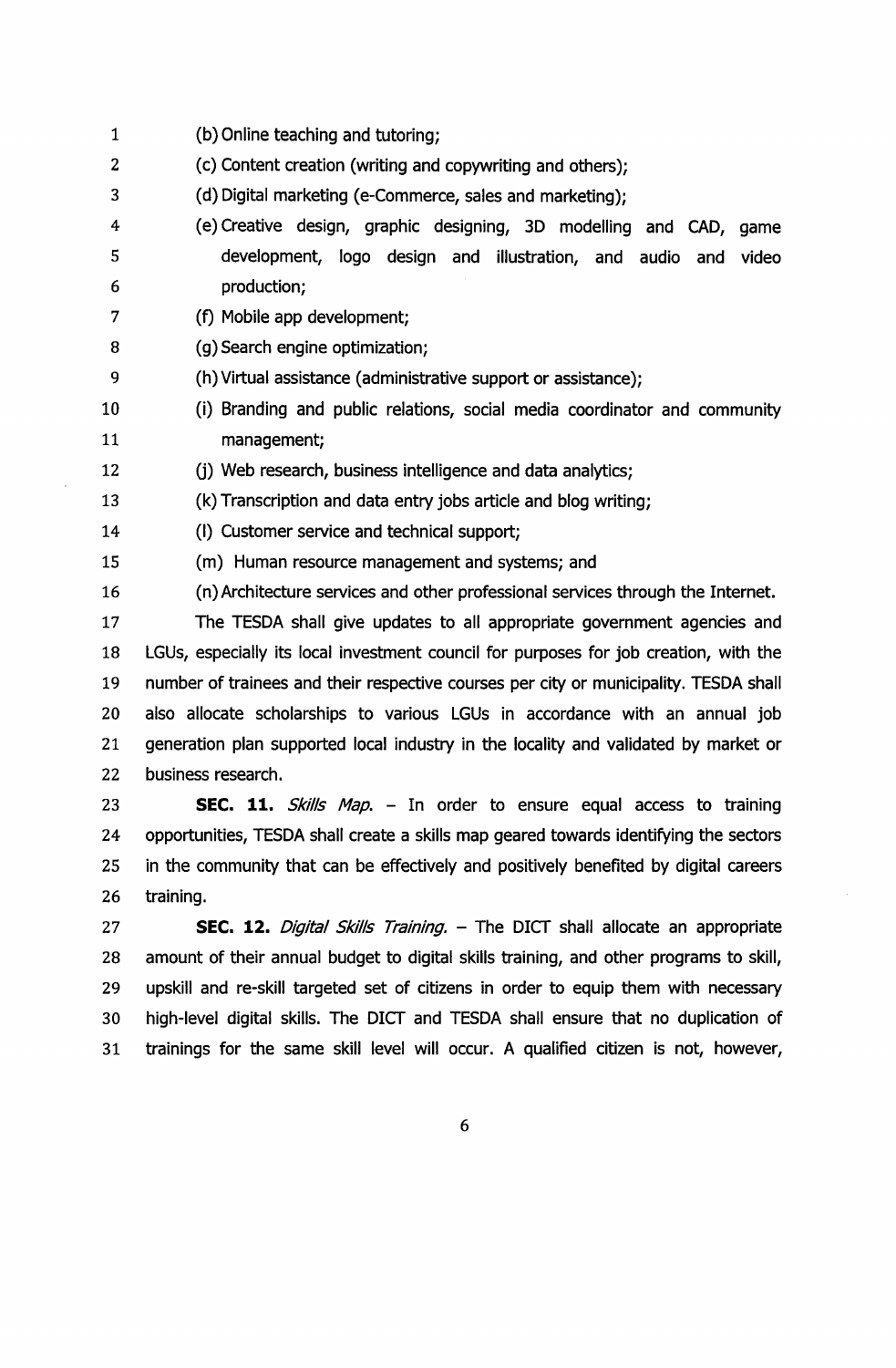prohibited from avaiiing of training from the two agencies: *Provided,* That the 2 trainings are different in terms of level or skill.

 **ARTICLE V DEVELOPMENTAL PROGRAMS SEC. 13.** *Digital Careers Week. -* The DICT shaii designate <sup>a</sup> Digitai Careers Week every year to promote awareness about the job opportunities in the Digitai Age. **ARTICLE VI SUPPORT ECOSYSTEM SEC. 14.** *Digital Libraries and Learning Hubs. -* The DICT and the Nationai 11 Library of the Philippines shall promote the role of libraries in improving digital inciusion and transform these iibraries as providers of digitai access, training, and support for digitai career workers, freeiancers, and freeiance workers. **SEC.** 15. *Co-Working Agencies or Facilities. -* Quaiified companies may avaii of exemption from specific provisions of the Labor Code and other pertinent iaw with respect to digital career workers, freelancers, and freelance workers who are directly working in their facilities: *Provided,* That these workers are covered by independent contractor agreements, as defined under pertinent laws. **ARTICLE VII IMPLEMENTING GUIDELINES SEC. 16.** *Implementing Rules and Regulations. -* Within six (6) months from the effectivity of this Act, the DOLE and the DICT shall promulgate the necessary rules and regulations for the implementation of this Act. **ARTICLE VIII GENERAL PROVISIONS SEC. 17.** *Appropriations. -* The amount necessary for the implementation of the provisions of this Act shall be included in the General Appropriations Act for the year following the approval of this Act. **SEC.** 18. *Repealing Clause. -* All other laws, decrees, executive orders and rules and regulations contrary to or inconsistent with the provisions of this Act are hereby repealed or modified accordingly.